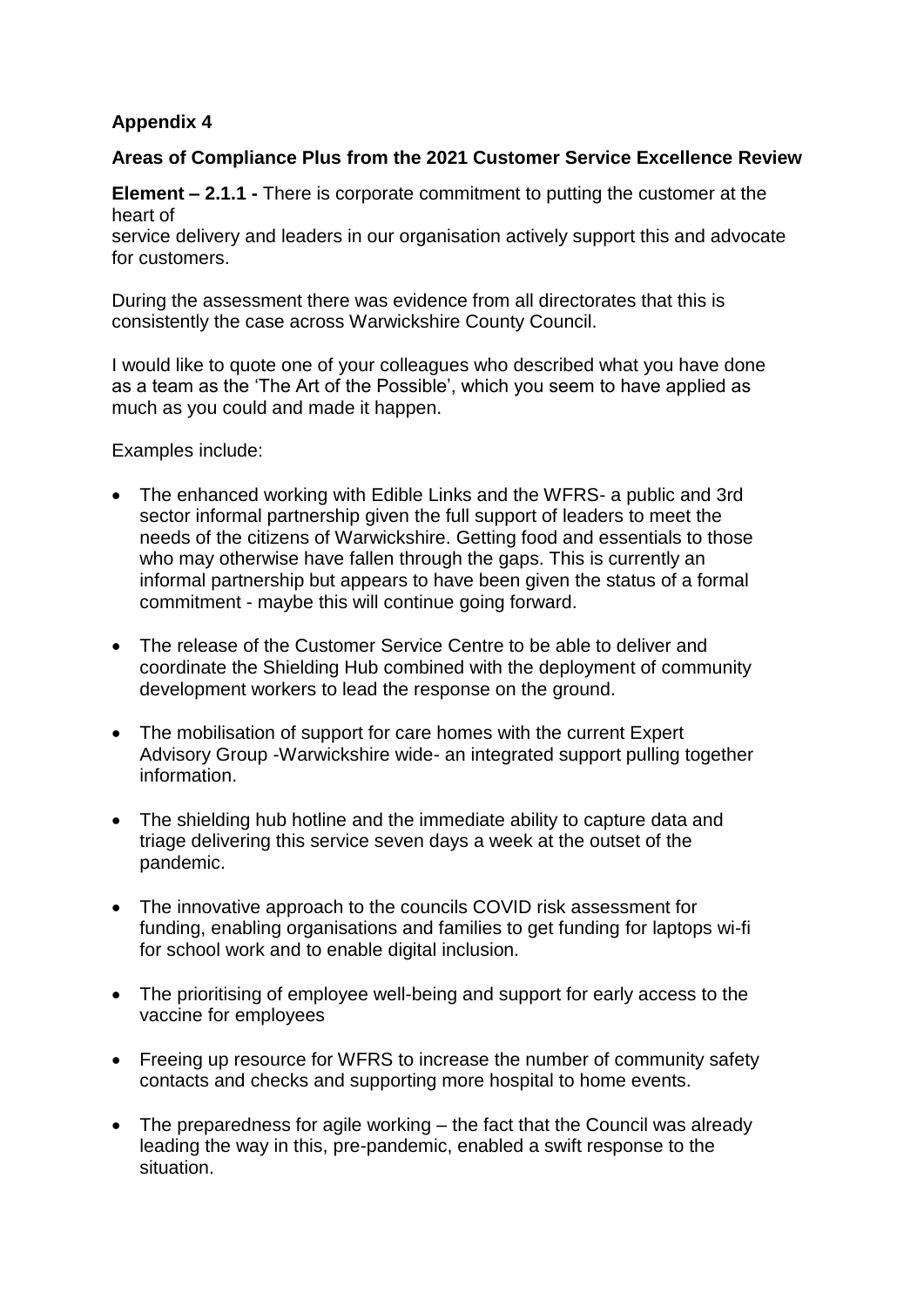- The approach to having highly trained employees in particular the fire prevention team members breadth of training to support customers holistic needs e.g., the dementia training and dementia bus
- Your understanding of the effects of furlough and the crisis on families and pre-empting the huge increase in numbers of children qualifying for free school meals and seeking to inform them how to apply. You are also seeking to advocate for these customers, via financial inclusion partnerships, to change the system so that those qualifying with national benefits would automatically receive free school meals.

**Element – 2.1.6** - We empower and encourage all employees to actively promote and

participate in the customer focused culture of our organisation.

There are many examples of where employees have been supported and encouraged to achieve this. This is something which was not as evident at the previous assessment and appears to be a real improvement. Colleagues are working together and communicating strongly across the organisation. Some of this is due to the Covid-19 response but is now seen as embedded and a positive outcome from these challenging times.

The contributory events to this element include:

- Strategic Directors weekly live broadcasts including the section called 'shout outs' to celebrate good work and a thank you to individuals and teams
- The staff e magazine Working for Warwickshire focusing on staff well-being regularly sharing staff stories and experiences
- The STAR AWARDS delivered online reaching more colleagues than ever before
- Corporate Board sharing their own message to all staff regularly
- The 'You're extraordinary thank you' video from Corporate Board to WCC staff
- Your flexible approach to engagement, taking on board the skills and experience of front-line customer facing staff
- The enhanced joint working between internal teams e.g. Family Information Service and the Welfare Team, WFRS and Edible Links and Home from Hospital, Schools and free School meals and Apettito.
- The use of your established welfare information and welfare schemes and sharing of information, resulting in better data and more streamlined ways of working going forward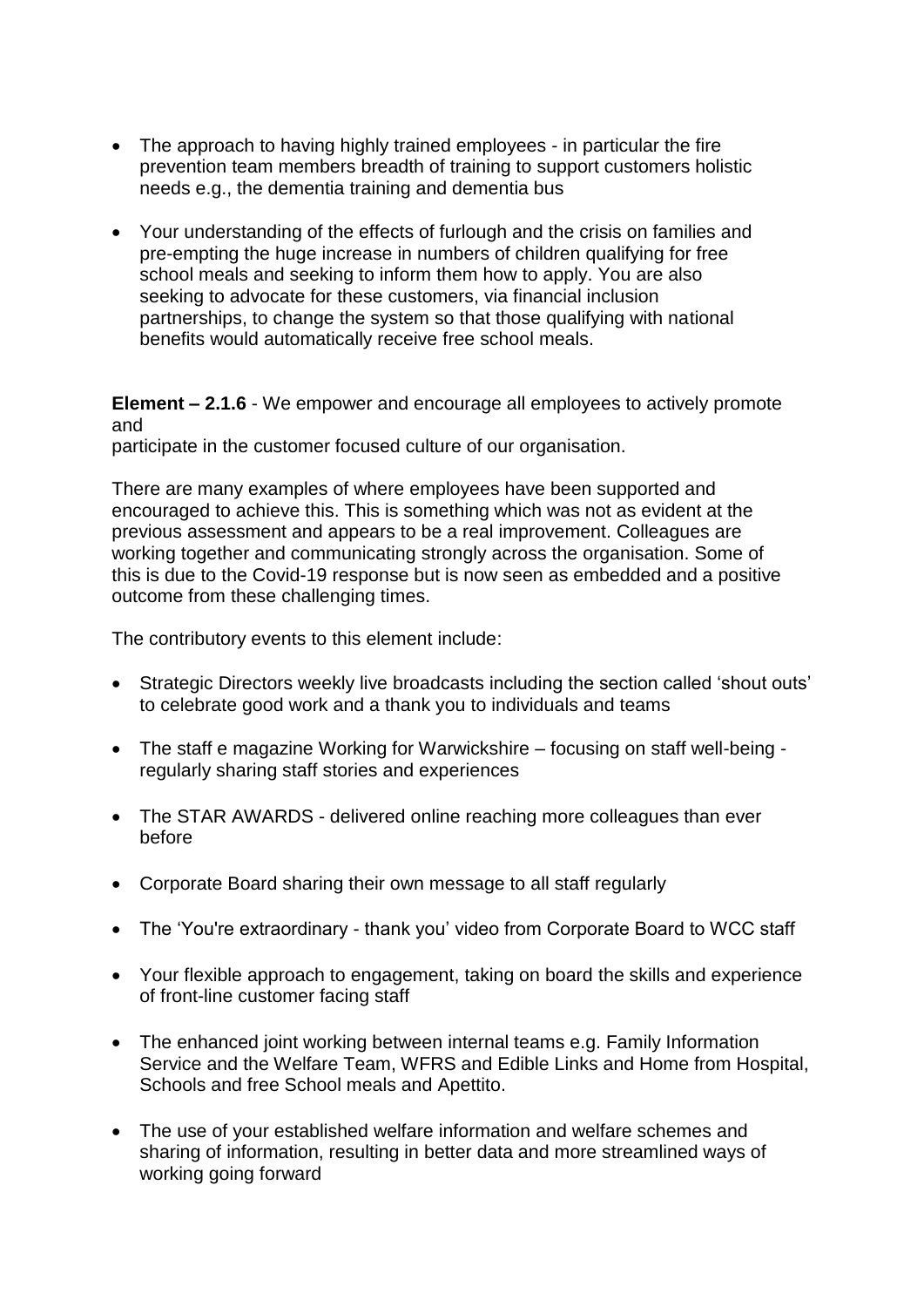**Element – 3.2.3** - We have improved the range, content and quality of verbal, published and

web- based information we provide to ensure it is relevant and meets the needs of customers.

This is primarily in acknowledgement to the superbly coordinated communications during the Covid19 crisis.

The message was strong clear and 'branded' in a way that captured the eye and ear of all customer groups and stakeholders and was appropriate for all channels.

Using the key message 'Let's do what's Right for 'Warwickshire' gave it an overarching feeling of inclusivity and, when used locally for groups or geographical areas, this inclusion and buy-in just strengthened. Every angle was thought through and it was ably 'tweaked' to suit the current message.

It was a customer focused yet professional approach which caught the interest of others who sought permission to copy it- and did.

This was combined with a corporate commitment to ensure information was going both ways with all the key services taking on board customer need and changing demands

Other good examples are:

- Your use of social media not just the 'usual' but also targeting younger people through Snapchat to reach the hard to reach with a strong message
- The delivery of the 'Are You OK 'initiative through schools a mental health campaign based on customer needs.
- The use of the one-minute guides
- The development of the Directory for COVID merging with other information improving corporate data going forward
- The electronic newsletter bi weekly and use of social media keeping communications as a priority
- The communication with schools and business support teams offering support throughout COVID. The head teachers' weekly meetings and briefings which are very well received (an observation is that the timing of these may not be on the right day for head teachers going forward)

**Element – 4.2.4** - We have developed and learned from best practice identified within and

outside our organisation, and we publish our examples externally where appropriate.

You have many examples of learning and developing from best practice and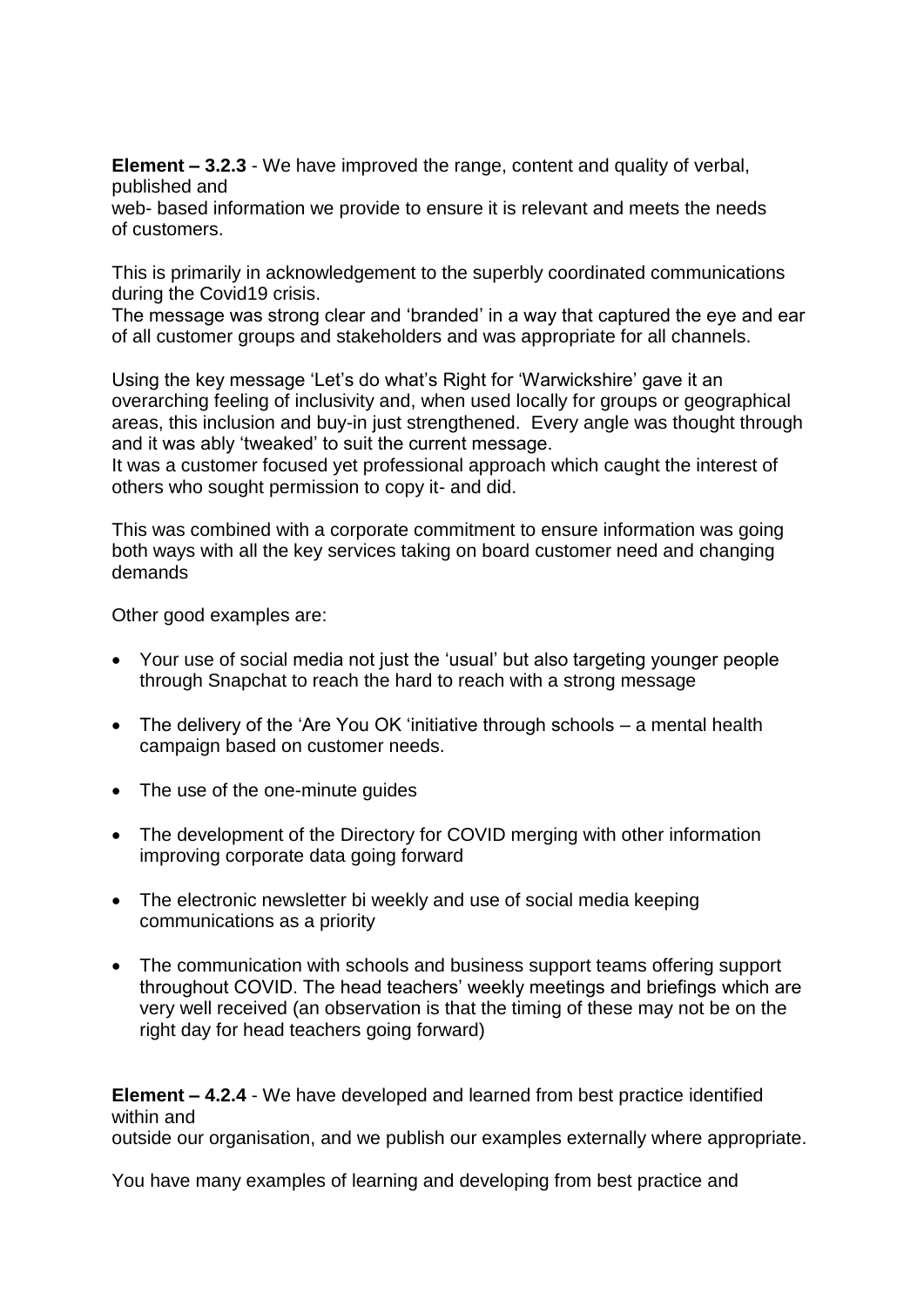sharing this with others

For example:

- Your approach to communications on Covid19 campaign was shared widely and used by other organisations
- Your approach to engagement was flexible and not one size fits allreverting to traditional method of face to face with good results – the effectiveness of this was shared with others.
- You have had a proactive approach to supporting the care services in your county with access to PPE and advice on Covid19 risk assessment - an approach then followed by others.
- You set up the 'Blue bed' discharge facility to minimise risk of infection and ease the pressure on NHS-this was then followed by others. **Areas of Good Practice**
	- 1. Your Customer Experience Strategy, which will raise the profile of the "customer" throughout the organisation, with the stated aim being 'to ensure that our plans, decisions, actions and overall culture, are customer centric and by working together, we can ensure that we make Warwickshire the best it can be.'
	- 2. Your engagement with adopters and the production of a video of adopters talking about their experience
	- 3. The volunteer 'buddies' for adopters and fostering offering peer supportACE Hub Buddy scheme.
	- 4. Your annual survey of over 700 adoption households
	- 5. The reduction in the time taken to complete digital applications for school Admissions
	- 6. The availability of all publicly related application forms, live, on your website.
	- 7. The joint working with Contact to establish a new Parent Carer Forum (Warwickshire Parent Carer Voice)
	- 8. The issuing of EHC plans within the statutory timeframe. In 2020, 89% of EHC plans were issued within this timeframe compared with a national average of 55%.
	- 9. The new quality assurance framework for EHC introduced in January 2021. The aligned survey resulting in over 90% return with over 60% scoring the process at 7 out of 10 or higher. 68% reporting that they felt fully involved in the planning process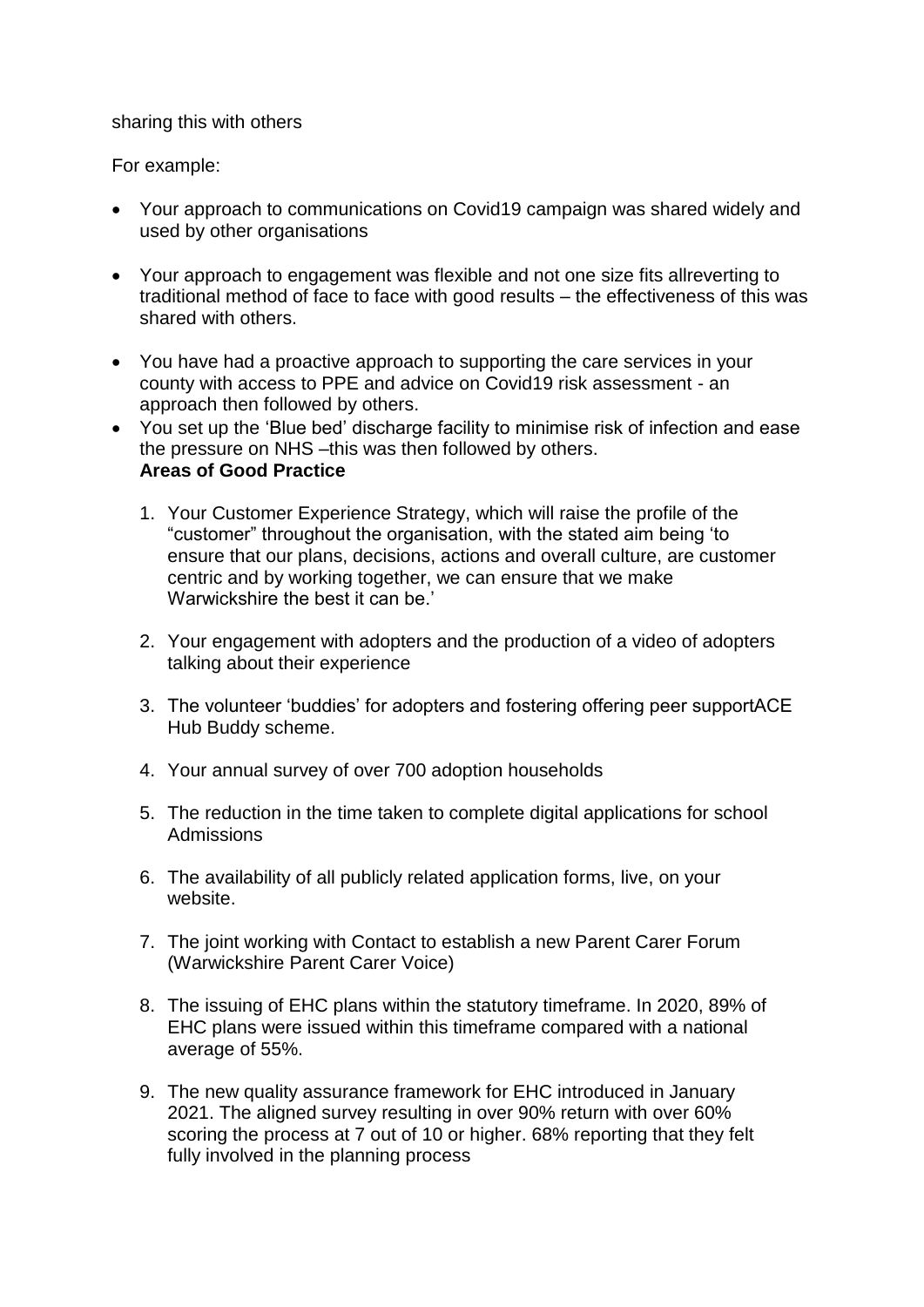- 10.Your Local Offer website developed with customers as part of the SEND & Inclusion Change Programme.
- 11.Sharing learning via debriefs and daily meetings throughout the pandemic. For example, the emerging trends meeting to shape the service for domestic abuse teams; constantly learning and changing to meet customer need from data captured and case studies
- 12.Building on existing partnerships to work together in the crisis. Partnerships strengthened during corvid and a legacy for the future, also resulting in less duplication of delivery since this closer collaboration.
- 13.Developing new partnership e.g., working with local pharmacies to reach those who are hard to reach
- 14.The switch to delivering services in a virtual manner yet still meeting customer needs and customer focus e.g., online MARAC meetings; virtual carers forum.
- 15.The innovative approach by the Library service to virtual events, virtual support and flexibility in service delivery based on customer demand.
- 16.The increase in delivery of safe and well checks for people isolated in the community
- 17.The use of customer insight to identify families needing extra practical support including white goods and laptops
- 18.The increase in resource to enable more social workers to deal with customer demand in seeking support
- 19.The use of insight to identify all those most in need of food parcel support and not just accepting the data on those stated as shielding
- 20.The introduction of parent champions and the parent and family board
- 21.The innovative use of arts-based interventions to get the message across and support people at this time
- 22.The Christmas shared event good use of insight identifying those customers who were not necessarily on the radar as being in need for support at Christmas
- 23.The improved understanding of customer needs regarding those children who were not on a register for school. Using a targeted approach and existing intelligence to achieve positive results and greater insight of customers to feed into improvements
- 24.The high profile of your Registrars at the West Midlands regional meetings sharing and learning from best practice